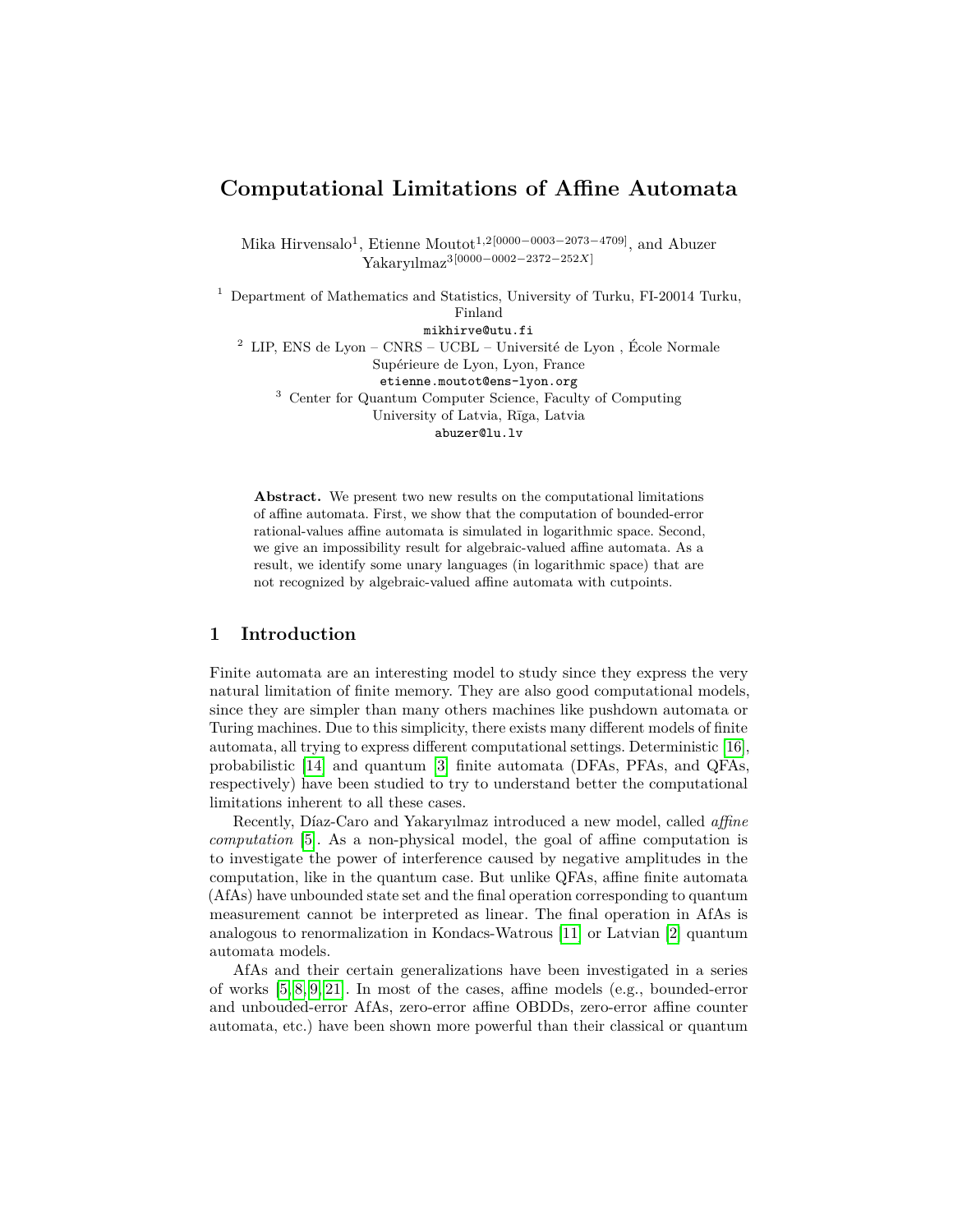counterparts. On the other hand, we still do not know too much regarding the computational limitations of AfAs. Towards this direction, we present two new results. First, we show that the computation of bounded-error rational-values affine automata is simulated in logarithmic space, and so we answer positively one of the open problems in [\[5\]](#page-13-3). Second, we give an impossibility result for algebraicvalued AfAs, and, as a result, we identify some unary languages (in logarithmic space) that are not recognized by algebraic-valued AfAs with cutpoints.

# **2 Preliminaries**

For a given word *w*,  $w_i$  represents its *i*-th letter. For any given class  $C$ ,  $C_Q$  and  $C_A$  denotes the classes defined by the machines restricted to have rational-valued and algebraic-valued components, respectively. The logarithmic and polynomial space classes are denoted as L and PSPACE, respectively. We assume that the reader is familiar with the basics of automata theory.

#### **2.1 Models**

As a *probability distribution* (also known as a *stochastic vector*) we understand a (column) vector with nonnegative entries summing up to one, and a *stochastic matrix* (also known as a *Markov matrix*) here stands for a square matrix whose all columns are probability distributions.

**Definition 1 (PFA).** *A k-state probabilistic finite automaton (PFA) P over alphabet Σ is a triplet*

$$
P=(\boldsymbol{x},\{M_i\mid i\in\mathcal{Z}\},\boldsymbol{y})
$$

*where*  $\mathbf{x} \in \mathbb{R}^k$  *is a stochastic vector called* initial distribution, each  $M_i \in \mathbb{R}^{k \times k}$  is *a* stochastic matrix, and  $y \in \{0,1\}^k$  is the final vector (each 1 in y represents an *accepting state).*

<span id="page-1-0"></span>For any input word  $w \in \Sigma^*$  with length *n*, *P* has a probability distribution of states as follows:  $M_w \mathbf{x} = M_{w_n} \cdots M_{w_1} \mathbf{x}$ . The *accepting probability* corresponds to the probability of *P* being in an accepting state after reading *w*, which is given by

$$
f_P(w) = \mathbf{y}^T M_{wR} \mathbf{x}.\tag{1}
$$

Affine finite automaton (AfA) is a generalization of PFA allowing negative transition values. Only allowing negative values in the transition matrices does not add any power (generalized PFAs are equivalent to PFAs, see [\[19\]](#page-13-8)), but affine automata introduce also a non-linear behaviour. The automaton acts like a generalized probabilistic automaton until the last operation, which is a non-linear operation called a *weighting operation*.

**Definition 2.** *A vector*  $v \in \mathbb{R}^k$  *is an affine vector if and only if its coordinates sums up to* 1*. A matrix M is an affine matrix if and only if all its columns are affine vectors.*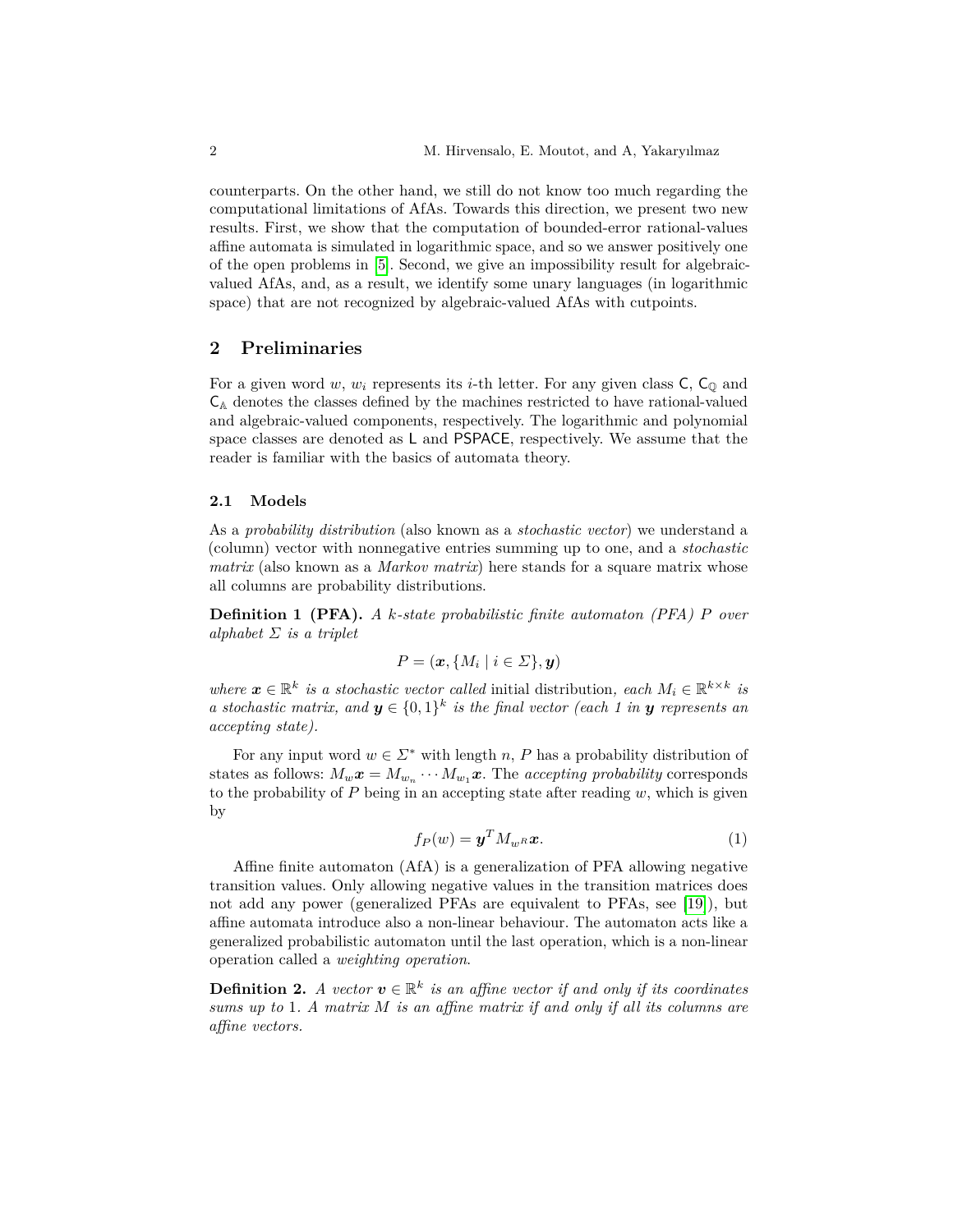The following property is straightforward to verify, and it will ensure that affine automata are well defined.

**Property 1** *If M and N are affine matrices, then MN is also an affine matrix. In particular, if v is an affine vector, then Mv is also an affine vector.*

<span id="page-2-0"></span>**Definition 3 (AfA).** *A k*-state AfA *A over alphabet*  $\Sigma$  *is a triplet* 

$$
A = (\boldsymbol{x}, \{M_i \mid i \in \Sigma\}, F)
$$

*where x is an initial affine vector, each M<sup>i</sup> is an affine transition matrix, and*  $F = \text{diag}(\delta_1, \ldots, \delta_n)$  *is the final projection matrix, where each*  $\delta_i \in \{0, 1\}$  *for*  $1 \leq i \leq n$ .

The value computed by an affine automaton can be most conveniently be defined via the following notion:

**Definition 4.** *Notation*  $|\mathbf{v}| = \sum_i |v_i|$  *stands for the usual*  $L^1$  *norm.* 

Now, the final value of the affine automaton *A* of Definition [3](#page-2-0) is

<span id="page-2-1"></span>
$$
f_A(w) = \frac{|FM_w\mathbf{v}_0|}{|M_w\mathbf{v}_0|}.\tag{2}
$$

Clearly  $f_A(w) \in [0,1]$  for any input word  $w \in \Sigma^*$ .

*Remark 1.* Notice that the final value for PFAs [\(1\)](#page-1-0) is defined as matrix product  $v_f \mapsto y^T v_f$ , which is a linear operation on  $v_f$ . On the other hand, computing final value from  $v_f$  as in [\(2\)](#page-2-1) involves nonlinear operations  $v_f \mapsto \frac{|F v_f|}{|v_f|}$  $\frac{|\mathbf{v}_f|}{|\mathbf{v}_f|}$  such as *L* 1 -norm and normalization (division).

#### **2.2 Cutpoint languages**

Given a function  $f: \Sigma^* \to [0,1]$  computed by an automaton (stochastic or affine), there are different ways of defining the language of recognized by this automaton.

**Definition 5** (Cutpoint languages). A language  $L \subseteq \Sigma^*$  is recognized by an *automaton A with cutpoint*  $\lambda \in [0, 1)$  *if and only if* 

$$
L = \{ w \in \Sigma^* \mid f_A(w) > \lambda \}.
$$

*These languages are called cutpoint languages. In the case of probabilistic (resp., affine automata), the set of cut-point languages are called* stochastic languages *(resp.,* affine languages*) and denoted by* SL *(resp.,* AfL*).*

We remark that fixing the cutpoint in the interval (0*,* 1) does not change the classes SL and AfL [\[5,](#page-13-3) [14\]](#page-13-1).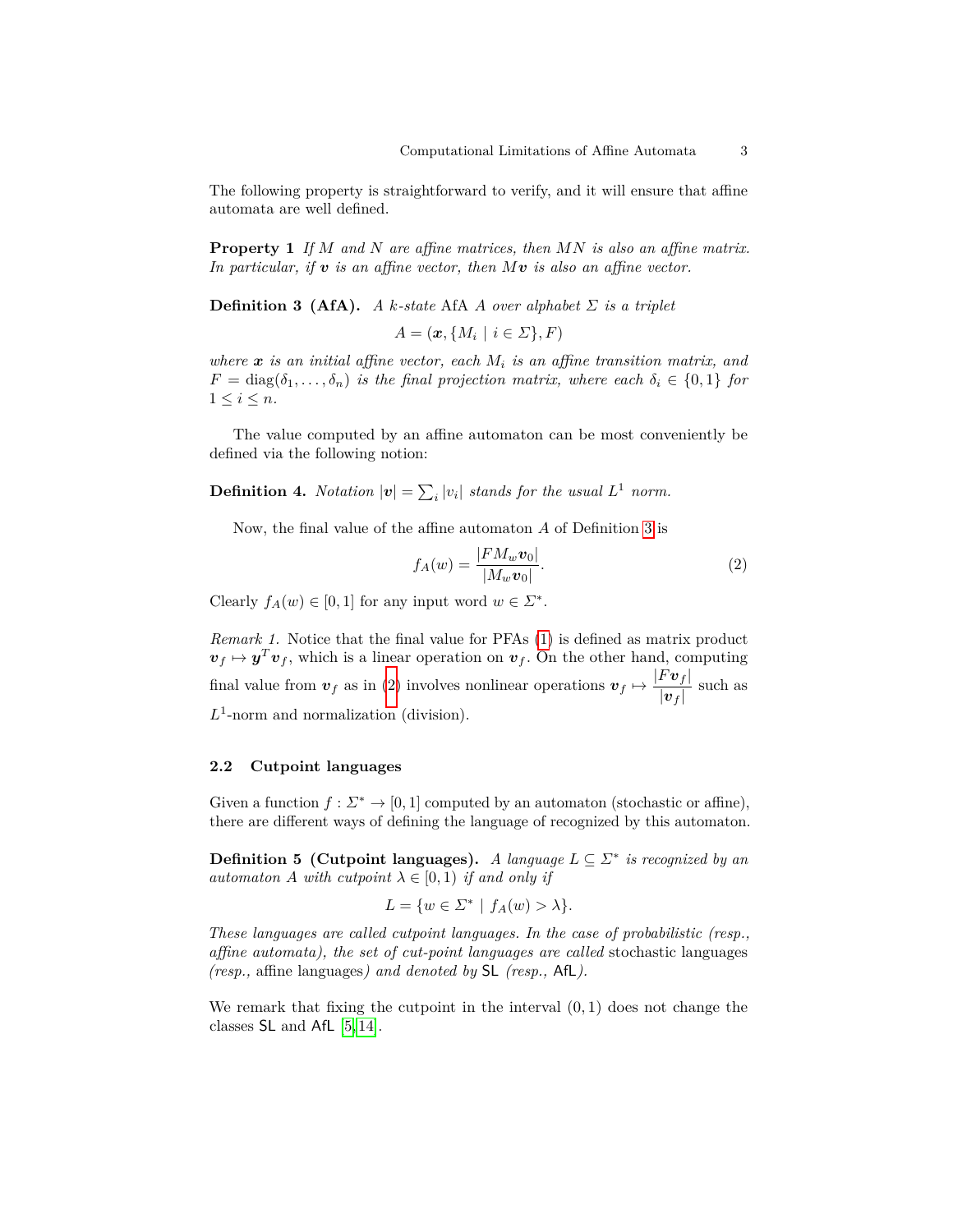**Definition 6** (Exclusive cutpoint languages). *A language*  $L \subseteq \Sigma^*$  *is recognized by an automaton A with exclusive cutpoint*  $\lambda \in [0,1]$  *if and only if* 

$$
L = \{ w \in \Sigma^* \mid f_A(w) \neq \lambda \}.
$$

*These languages are called exclusive cutpoint languages. In the case of probabilistic (resp., affine automata), the set of exclusive cut-point languages are called* exclusive stochastic languages *(resp.,* exclusive affine languages*) and denoted by*  $SL^{\neq}$  *(resp.,* AfL<sup> $\neq$ </sup>). The complement of  $SL^{\neq}$  *(resp.,* AfL $^{\neq}$ ) is  $SL^{\equiv}$  *(resp.,* AfL<sup> $=$ </sup>).

Again, we remark that fixing the cutpoint in the interval (0*,* 1) does not change the classes  $SL^{\neq}$ ,  $SL^{\equiv}$ ,  $AfL^{\neq}$ , and  $AfL^{\equiv}$  [\[5,](#page-13-3) [13,](#page-13-9) [14\]](#page-13-1).

A stronger condition is to impose that accepted and rejected words are separated by a gap: the cutpoint is said to be isolated.

**Definition 7 (Isolated cutpoint or bounded error).** *A language L is recognized by an automaton A with* isolated cutpoint  $\lambda$  *if and only if there exist*  $\delta > 0$  *such that*  $\forall w \in L$ ,  $f_A(w) \geq \lambda + \delta$ , and  $\forall w \notin L$ ,  $f_A(w) \leq \lambda - \delta$ . The set of *languages recognized with* bounded error *(or isolated cutpoint) affine automata is denoted by* BAfL*.*

A classical result by Rabin [\[15\]](#page-13-10) shows that isolated cutpoint stochastic languages are regular. Rabin's proof essentially relies on two facts: 1) the function mapping the final vector into  $[0, 1]$  is a contraction, and 2) the state vector set is bounded. By modifying Rabin's proof, it is possible to show that also many quantum variants of stochastic automata obey the same principle [\[3\]](#page-13-2): bounded-error property implies the regularity of the accepted languages. In fact, E. Jeandel generalized Rabin's proof by demonstrating that the compactness of the state vector set together with the continuity of the final function are sufficient to guarantee the regularity of the accepted language if the cutpoint is isolated [\[10\]](#page-13-11).

## **3 Logarithmic simulation**

Macarie [\[12\]](#page-13-12) proved that  $SL_0^{\pm} \subseteq L$  and  $SL_0 \subseteq L$ . That is, the computation of any rational-valued probabilistic automaton can be simulated by an algorithm using only logarithmic space. However, this logarithmic simulation cannot be directly generalized for rational-valued affine automata due to the non-linearity of their last operation. In order to understand why, we will first reproduce the proof.

Before that, let us introduce the most important space-saving technique:

**Definition 8.** *Notation* (*b* mod *c*) *stands for the least nonnegative integer a satisfying*  $a \equiv b \pmod{c}$ . If  $x = (x_1, \ldots, x_r)$  and  $n = (n_1, \ldots, n_r) \in \mathbb{Z}^r$ , we *define*  $\boldsymbol{x}$  (mod  $\boldsymbol{n}$ ) = (( $x_1 \mod n_1$ ), ..., ( $x_r \mod n_r$ )). Analogously, for any matrix  $A \in \mathbb{Z}^{k \times k}$ , we define  $(A \pmod{n})_{ij} = (A_{ij} \mod n)$ .

The problem of recovering x from the residue representation  $((x \mod n_1), \ldots,$  $(x \mod n_r)$  is practically resolved by the following well-known theorem.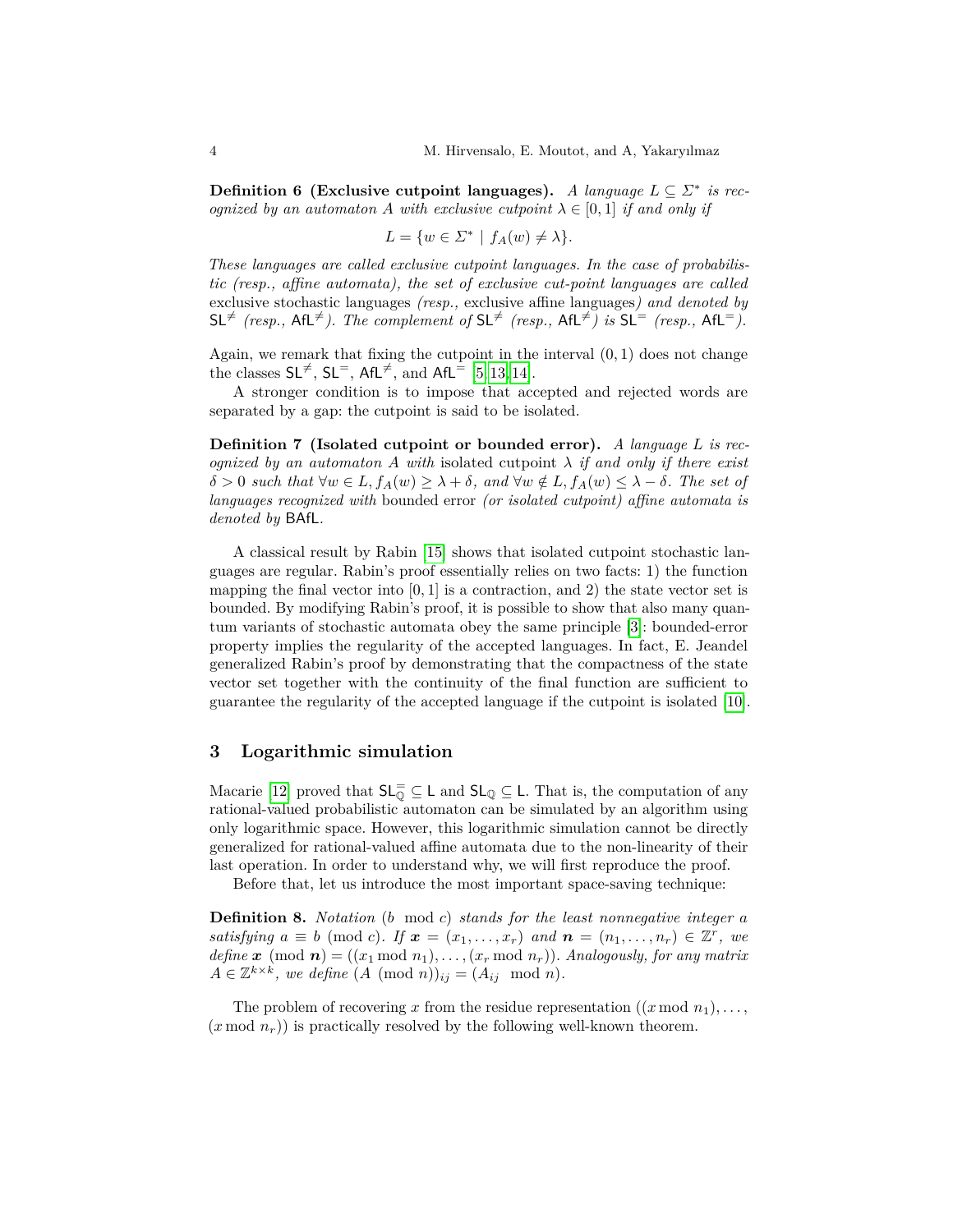**Theorem 2 (The Chinese Remainder Theorem).** *Let n*1*, . . . , n<sup>r</sup> be pairwise coprime integers,*  $a_1, \ldots, a_r$  *be arbitrary integers,* and  $N = n_1 \cdots n_r$ . Then *there exists an integer x such that*

<span id="page-4-0"></span>
$$
x \equiv a_1 \pmod{n_1}, \dots, x \equiv a_r \pmod{n_r},\tag{3}
$$

*and any two integers*  $x_1$  *and*  $x_2$  *satisfying* [\(3\)](#page-4-0) *satisfy also*  $x_1 \equiv x_2 \pmod{N}$ .

*Remark 2.* The above remarks and the Chinese Remainder Theorem imply that the integer ring operations  $(+, \cdot)$  can be implemented using the residue representation, and that the integers can be uncovered from the residue representations provided that 1)  $\mathbf{n} = (n_1, \ldots, n_r)$  consists of pairwise coprime integers and 2) the integers stay in interval of length  $N-1$ , where  $N = n_1 \cdots n_r$ .

*Remark 3.* In order to ensure that  $\mathbf{n} = (n_1, \ldots, n_r)$  consists of pairwise coprime integers, we select numbers  $n_i$  from the set of prime numbers. For the reasons that will become obvious later, we will however omit the first prime 2.

**Definition 9.**  $p_r$  *is an r-tuple*  $p_r = (3, 5, 7, \ldots, p_r)$  *consisting of r first primes by excluding* 2*. For this selection, a consequence of the prime number theorem is that, asymptotically,*  $P_r = 3 \cdot 5 \cdot 7 \cdot \cdots \cdot p_r = \frac{1}{2} e^{(1+o(1))r \ln r}$ .

<span id="page-4-3"></span>**Theorem 3** (Macarie [\[12\]](#page-13-12)).  $SL_0^- \subseteq L$ 

*Proof.* For a given alphabet *Σ*, let  $L \in \Sigma^*$  be a language in  $SL_0^-$  and  $P =$  $(\boldsymbol{x}, \{M_i \mid i \in \Sigma\}, \boldsymbol{y})$  be a *k*-state rational-valued PFA over  $\Sigma$  such that

$$
L = \left\{ w \in \Sigma^* \mid f_P(w) = \frac{1}{2} \right\}.
$$

We remind that, for any input word  $w = w_1 \cdots w_n \in \Sigma^*$ , we have

<span id="page-4-1"></span>
$$
f_P(w) = \mathbf{y}^T M_{w_n} \cdots M_{w_1} \mathbf{x}.
$$
 (4)

Since each  $M_i \in \mathbb{Q}^{k \times k}$ , there exists a number  $D \in \mathbb{N}$  providing that each matrix  $M'_i = DM_i \in \mathbb{Z}^{k \times k}$ , and [\(4\)](#page-4-1) can be rewritten as

$$
f_P(w) = \frac{1}{D^n} \underbrace{\boldsymbol{y}^T M'_{w_n} \dots M'_{w_1} \boldsymbol{x}}_{f_{P'}(w)},
$$

and the language *L* can be characterized as

$$
L = \{ w \in \Sigma^* \mid 2f_{P'}(w) = D^n \}.
$$
\n(5)

Since the original matrices  $M_i$  are stochastic, meaning that their entries are in [0, 1], it follows that each matrix  $M_i' = DM_i$  has integer entries in [0, D]. Moreover,  $f_P(w) \in [0,1]$  implies that  $f_{P'}(w) \in [0, D^n]$  for every input word  $w \in \Sigma^n$ . As now  $f_{P'}(w)$  can be computed by multiplying  $k \times k$  integer matrices, the residue representation will serve as a space-saving technique.

We will fix r later, but the description of the algorithm is as follows: For each entry *p* of  $p_r = (3, 5, 7, \ldots, p_r)$ , we let  $M_i^{(p)} = M_i'$  mod *p*, and compute

<span id="page-4-2"></span>
$$
(2f_{P'}(w) \text{ mod } p) = \mathbf{y}^T M_{w_n}^{(p)} \cdots M_{w_1}^{(p)} \mathbf{x}
$$
 (6)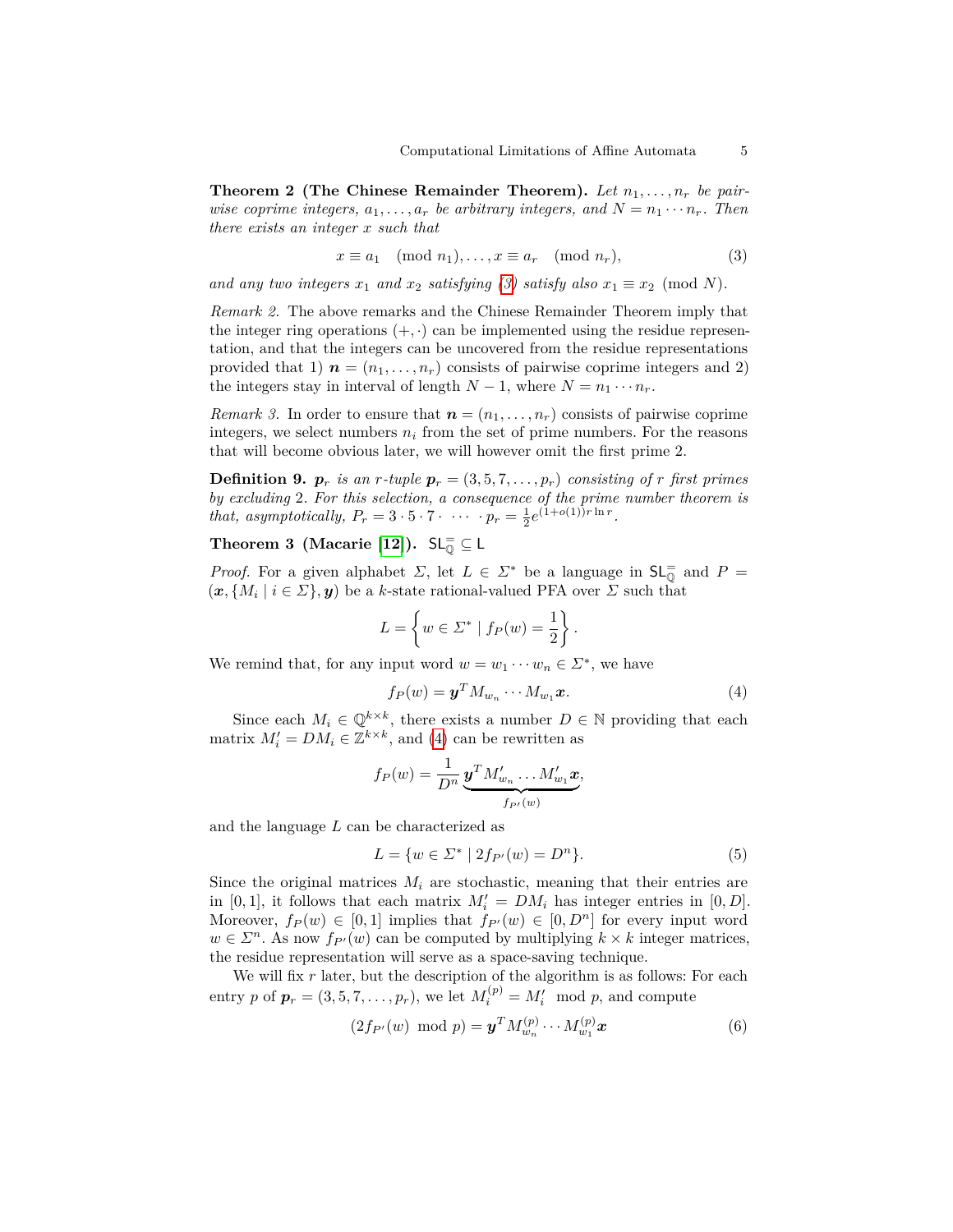as all the products are computed modulo  $p$ ,  $k^2 \log p$  bits are needed to compute [\(6\)](#page-4-2). Likewise,  $(D^n \mod p)$  can be computed in space  $O(\log p)$  for each coordinate *p* of  $p_r$ . The comparison  $2f_{P'}(w) \equiv D^n \pmod{p}$  can hence done in  $O(\log p)$ space.

Reusing the space, the comparison can be made sequentially for each coordinate of  $p_r$ , and if any comparison gives a negative outcome, we can conclude that  $2P'(w) \neq D^n$ .

To conclude the proof, it remains to fix *r* so that both  $2f_{P'}(w)$  and  $D^n$  are smaller than  $P_r = 3 \cdot 5 \cdot 7 \cdot \cdots \cdot p_r$ . If no congruence test is negative, then the Chinese Remainder Theorem ensures that  $2f_{P'}(w) = D^n$ . Since  $2f_{P'}(w) \le$  $D^n$ , we need to select *r* so that  $\frac{1}{2}e^{(1+o(1))r\ln r} > 2D^n$ , which is equivalent to  $\log \frac{1}{2} + (1 + o(1))r \ln r > \log 2 + n \log D$ . This inequality is clearly satisfied with  $r = n$  for large enough *n*, and for each  $n \ge 1$  by choosing  $r = c \cdot n$ , where *c* is a positive constant (depending on *D*).

As a final remark let us note that  $p_{|cn|}$ , the  $\lfloor cn \rfloor$ -th prime, can be generated in logarithmic space and the prime number theorem implies that  $O(\log n)$  bits are enough to present  $p_{|cn|}$ , since *c* is a constant.  $\square$ 

To extend the above theorem to cover  $SL_{\mathbb{Q}}$  as well, auxiliary results are used.

<span id="page-5-0"></span>**Lemma 1 (Macarie [\[12\]](#page-13-12)**). *If N is an odd integer and*  $x, y \in [0, N - 1]$  *are also integers, then*  $x \geq y$  *iff*  $x - y$  *has the same parity as*  $((x - y) \mod N)$ *.* 

*Proof.* As  $x, y \in [0, N-1]$ , it follows that

$$
(x - y \mod N) = \begin{cases} x - y & \text{if } x \ge y \\ N + x - y & \text{if } x < y, \end{cases}
$$

which shows that the parity changes in the latter case since  $N$  is odd.  $\square$ 

The problem of using the above lemma is that, in modular computing, numbers x and y are usually known only by their residue representations  $\text{Res}_{p_r}(x)$  and  $\text{Res}_{\boldsymbol{p}_r}(y)$ , and it is not straightforward to compute the parity from the modular representation in logarithmic space. Macarie solved this problem not only for parity but also for a more general modulus (not necessarily equal to 2).

<span id="page-5-1"></span>**Lemma 2 (Claim modified from [\[12\]](#page-13-12)).** *For any integer x and modulus*  $\boldsymbol{p}_r = (3, 5, 7, \ldots, p_r)$ , there is a deterministic algorithm that given  $\text{Res}_{\boldsymbol{p}_r}(x)$  and  $M \in \mathbb{Z}$  *as input, produces the output x* (mod *M*) *in space*  $O(\log p_r + \log M)$ 

As a corollary of the previous lemma, Macarie presented a conclusion which implies the logarithmic space simulation of rational stochastic automata.

<span id="page-5-2"></span>**Lemma 3 (Claim modified from [\[12\]](#page-13-12)**). Let  $p_r = (3, 5, 7, \ldots, p_r)$  and  $P_r =$  $3 \cdot 5 \cdot 7 \cdot \cdots \cdot p_r$ . Given the residue representations of integers  $x, y \in [0, P_r - 1]$ , *the decisions*  $x > y$ *,*  $x = y$  *or*  $x < y$  *can be made in*  $O(\log p_r)$  *space.* 

*Proof.* The equality test can be done as in the proof Theorem [3,](#page-4-3) testing the congruence sequentially for each prime. Testing  $x \geq y$  is possible by lemmata [1](#page-5-0) and [2:](#page-5-1) First compute  $\text{Res}_{p_r}(z) = \text{Res}_{p_r}(x) - \text{Res}_{p_r}(y) \pmod{p_r}$ , then compute the parities of *x*, *y*, *z* using Lemma [2](#page-5-1) with  $M = 2$ .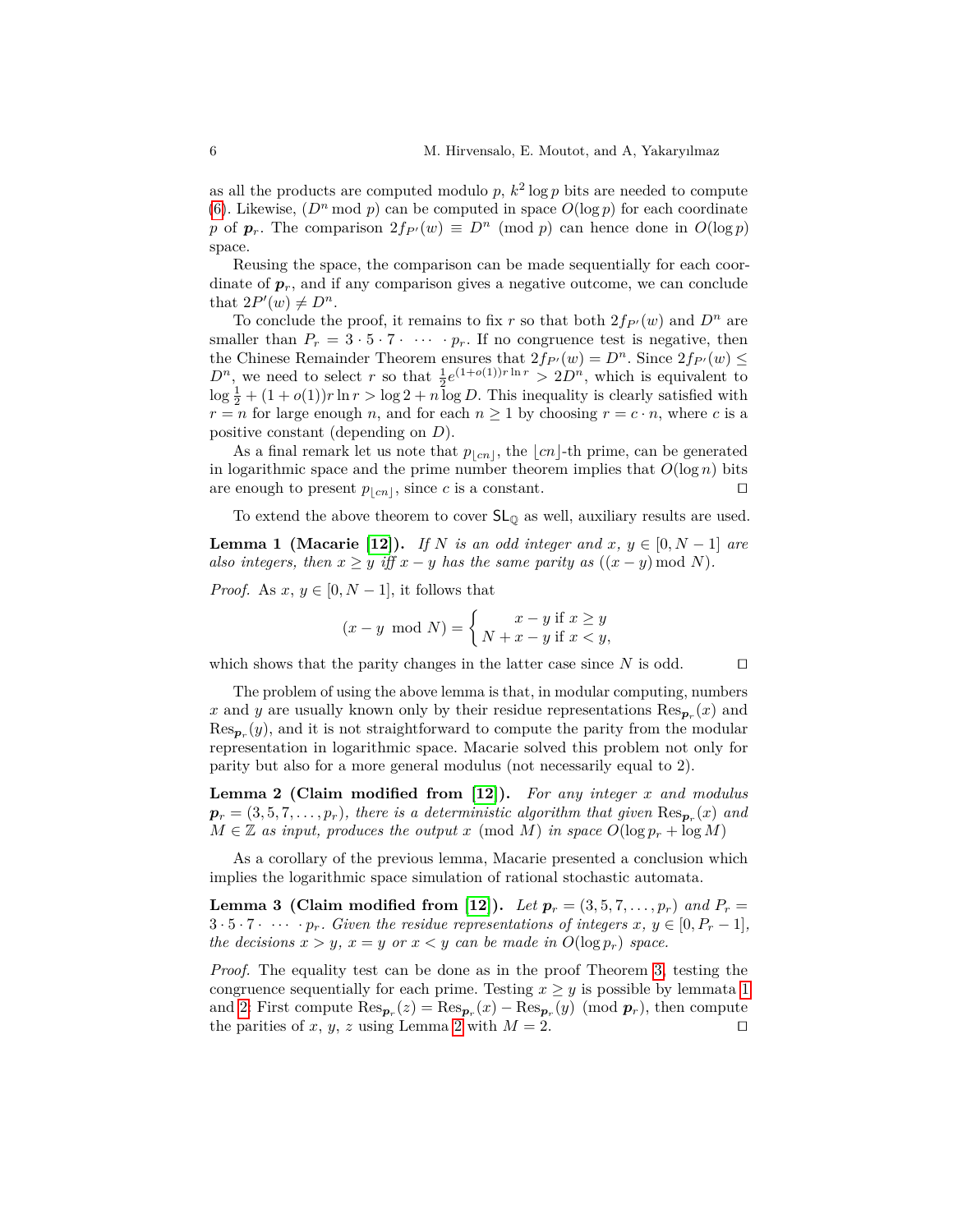The following theorem is a straightforward corollary from the above: **Theorem 4.**  $SL_0 \subseteq L$ .

When attempting to prove an analogous result to affine automata, there is at least one obstacle: computing the final value includes the absolute values, but the absolute value is not even a well-defined operation in the modular arithmetic. For example,  $2 \equiv -3 \pmod{5}$ , but  $|2| \not\equiv |-3| \pmod{5}$ . This is actually another way to point out that, in the finite fields, there is no order relation compatible with the algebraic structure.

Hence for affine automata with matrix entries of both signs, another approach must be adopted. One obvious approach is to present an integer *n* as a pair  $(|n|, sgn(n))$ , and apply modular arithmetic to |n|. The signum function and the absolute value indeed behave smoothly with respect to the product, but not with the sum, which is a major problem with this approach, since to decide the sign of the sum requires a comparison of the absolute values, which seems impossible without having the whole residue representation. The latter, in its turn seems to cost too much space resources to fit the simulation in logarithmic space.

Hence the logspace simulation for automata with matrices having both positive and negative entries seems to need another approach. It turns out that we can use the procedure introduced by Turakainen already in 1969 [\[17,](#page-13-13) [19\]](#page-13-8).

### **Theorem 5.** Af $L_0 \subseteq L$ .

*Proof.* For a given alphabet *Σ*, let  $L \in \Sigma^*$  be a language in AfL<sub>Q</sub> and  $A =$  $(\boldsymbol{x}, \{M_i \mid i \in \Sigma\}, F)$  be a *k*-state rational-valued AfA over  $\Sigma$  such that

$$
L = \left\{ w \in \Sigma^* \mid f_A(w) > \frac{1}{2} \right\}.
$$

For each  $M_i \in \mathbb{Q}^{k \times k}$ , we define a new matrix as  $B_i =$  $\sqrt{ }$  $\mathcal{L}$  $0 \t0^T 0$ *c<sup>i</sup> M<sup>i</sup>* **0**  $e_i$   $d_i^T$  0  $\setminus$  $\boldsymbol{\cdot}$  where  $\boldsymbol{c}_i$ ,  $\boldsymbol{d}_i$ ,

and  $e_i$  are chosen so that the column and row sums of  $B_i$  are zero. We  $\boldsymbol{x}^{\prime} =$  $\sqrt{ }$  $\mathcal{L}$ 0 *x* 0  $\setminus$ as the new initial state. For the projection matrix  $F$ , we define an

extension  $F' =$  $\sqrt{ }$  $\mathcal{L}$ 0 0 0 0 *F* 0 0 0 0  $\setminus$ . It is straightforward to see that  $|B_w v'_0| = |M_w v_0|$  as well as  $|F'B_w v'_0| = |FM_w v_0|$ .

For the next step, we introduce a  $(k+2) \times (k+2)$  matrix E, whose each element is 1. It is then clear that  $\mathbb{E}^n = (k+2)^{n-1} \mathbb{E}$  and  $B_i \mathbb{E} = \mathbb{E} B_i = 0$ . Now we define

$$
C_i = B_i + m\mathbb{E},
$$

where  $m \in \mathbb{Z}$  is selected large enough to ensure the nonnegativity of the matrix entries of each *C<sup>i</sup>* . It follows that

$$
C_w = B_w + m^{|w|} (k+2)^{|w|-1} \mathbb{E},
$$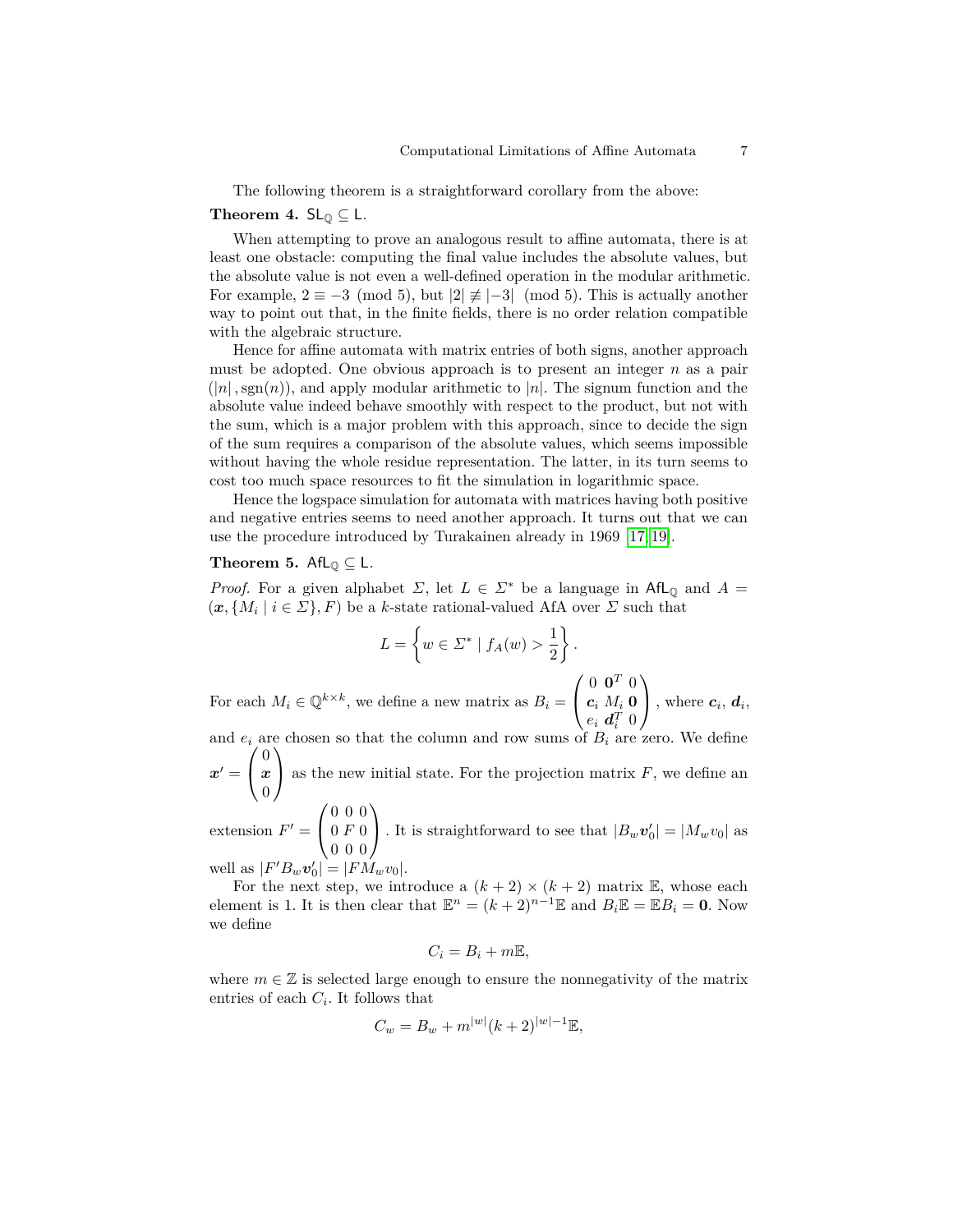and

$$
C_w\boldsymbol{x}' = B_w\boldsymbol{x}' + m^{|w|}(k+2)^{|w|-1}\mathbb{E}\boldsymbol{x}'.
$$

Similarly,

$$
F'C_wx' = F'B_wx' + m^{|w|}(k+2)^{|w|-1}F' \mathbb{E}x'.
$$

Now

$$
\frac{|FM_w\bm{v}_0|}{|M_w\bm{v}_0|} = \frac{|F'B_w\bm{v}_0|}{|B_w\bm{v}_0|} = \frac{|F'C_w\bm{v}_0' - m^{|w|}(k+2)^{|w|-1}F'\mathbb{E}\bm{x}'|}{|C_w\bm{x}' - m^{|w|}(k+2)^{|w|-1}\mathbb{E}\bm{x}'|}
$$

which can further be modified by expanding the denominators away: For an integer *g* large enough all matrices  $D_i = gC_i$  will be integer matrices and the former equation becomes

$$
\frac{|FM_wx|}{|M_wx|} = \frac{|F'B_wx|}{|B_wx|} = \frac{|F'D_wx' - m^{|w|}(k+2)^{|w|-1}g^{|w|+1}F' \mathbb{E}x'|}{|D_wx' - m^{|w|}(k+2)^{|w|-1}g^{|w|+1}\mathbb{E}x'|}.
$$
 (7)

Hence the inequality

$$
\frac{|FM_w\boldsymbol{x}|}{|M_w\boldsymbol{x}|}\geq \frac{1}{2}
$$

is equivalent to

<span id="page-7-0"></span>
$$
2\left|F'D_w\mathbf{x}' - m^{|w|}(k+2)^{|w|-1}g^{|w|+1}F'\mathbb{E}\mathbf{x}'\right|
$$
  
\n
$$
\geq \left|D_w\mathbf{x}' - m^{|w|}(k+2)^{|w|-1}g^{|w|+1}\mathbb{E}\mathbf{x}'\right|.
$$
 (8)

In order to verify inequality [\(8\)](#page-7-0) in logarithmic space, it sufficient to demonstrate that the residue representations of both sides can be obtained in logarithmic space.

For that end, the residue representation of vector  $\mathbf{a} = F'D_w \mathbf{x}' \in \mathbb{R}^{k+2}$  can be obtained in logarithmic space as in the proof of Theorem [3.](#page-4-3)

Trivially, the residue representation of  $\mathbf{b} = m^{|w|}(k+2)^{|w|-1}g^{|w|+1}F'\mathbb{E}x' \in$  $\mathbb{R}^{k+2}$  can be found in logarithmic space, as well. In order to compute the residue representation of

$$
|\boldsymbol{a}-\boldsymbol{b}|=|\boldsymbol{a}_1-\boldsymbol{b}_1|+\cdots+|\boldsymbol{a}_\boldsymbol{k}-\boldsymbol{b}_k|
$$

it is sufficient to decide whether  $a_i \geq b_i$  holds. As the residue representations for each  $a_i$  and  $b_i$  is known, all the decisions can be made in logspace, according to Lemma [3.](#page-5-2) The same conclusion can be made for the right hand side of  $(8)$ .  $\Box$ 

# **4 A Non-affine Language**

As we saw in the previous section,  $\mathsf{AfL}_{\mathbb{O}} \subseteq \mathsf{L}$ , and hence languages beyond  $\mathsf{L}$ , are good candidates for non-affine languages.[4](#page-7-1) In this section, we will however

<span id="page-7-1"></span><sup>&</sup>lt;sup>4</sup> It is known that  $L \subseteq PSPACE$ , so it is plausible that PSPACE-complete languages are not in  $AffL_0$ .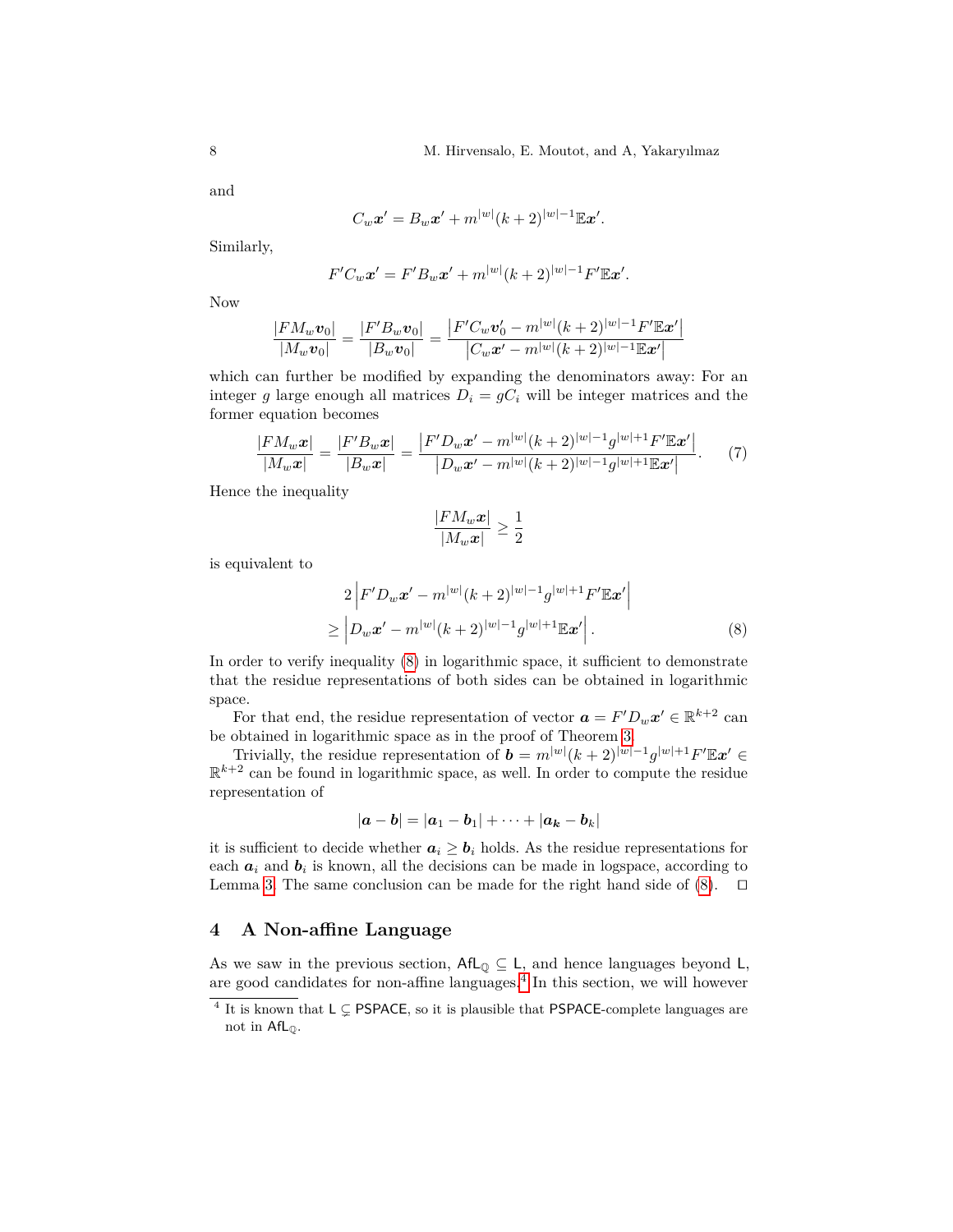demonstrate that the border of non-affinity may lie considerably lower: There are languages in L which are not affine.

In an earlier work [\[8\]](#page-13-5), we applied the method of Turakainen [\[20\]](#page-13-14) to show that there are languages in L which however are not contained in BAfL. Here we will extend the previous result to show that those languages are not contained even in AfLA. (We leave open whether a similar technique can be applied for AfL.)

#### **Definition 10 (Lower density).**

Let 
$$
L \subseteq a^*
$$
 be a unary language. We call **lower density** of L the limit  
\n
$$
\underline{dens}(L) = \liminf_{n \to \infty} \frac{|\{a^k \in L \mid k \leq n\}|}{n+1}.
$$

**Definition 11 (Uniformly distributed sequence).** *Let* (*xn*) *be a sequence of vectors in*  $\mathbb{R}^k$  *and*  $I = [a_1, b_1) \times \cdots \times [a_k, b_k]$  *be an interval in*  $\mathbb{R}^k$ *. We define*  $C(I, n)$  *as*  $C(I, n) = |\{x_i \mod 1 \in I \mid 1 \le i \le n\}|.$ 

We say that  $(x_n)$  is uniformly distributed mod 1 if and only if for any I *of such type,*

$$
\lim_{n \to \infty} \frac{C(I, n)}{n} = (b_1 - a_1) \cdots (b_k - a_k).
$$

<span id="page-8-4"></span>**Theorem 6.** *If*  $L \subseteq a^*$  satisfies the following conditions:

- <span id="page-8-3"></span>*1.*  $dens(L) = 0.$
- <span id="page-8-2"></span>*2.* For all  $N \in \mathbb{N}$ , there exists  $r \in \mathbb{N}$  and an ascending sequence  $(m_i) \in \mathbb{N}$  such *that*  $a^{r+m_iN} \subseteq L$  *and for any irrational number*  $\alpha$ *, the sequence*  $((r+m_iN)\alpha)$ *is uniformly distributed mod 1.*

*Then*  $L$  *is not in*  $AffL_A$ *.* 

<span id="page-8-0"></span>*Proof.* Let's assume for contradiction that  $L \in \mathsf{AfL}_{\mathsf{A}}$ . Then there exists an AfA *A* with *s* states, matrix *M* and initial vector *v* such that the acceptance value of *A* is

$$
f_A(a^n) = \frac{|PM^n v|}{|M^n v|}.
$$
\n(9)

Without loss of generality, we can assume that the cutpoint equals to  $\frac{1}{2}$ , and hence  $w \in L \Leftrightarrow f_A(w) > \frac{1}{2}$ .

Using the Jordan decomposition  $M = PJP^{-1}$ , one has  $M^n = PJ^nP^{-1}$ . So the coordinates of  $M^n v$  have the form

<span id="page-8-1"></span>
$$
(M^n \mathbf{v})_j = \sum_{k=1}^s p_{jk}(n) \lambda_k^n, \tag{10}
$$

where  $\lambda_k$  are the eigenvalues of M and  $p_{jk}$  are polynomials of degree less than the degree of the corresponding eigenvalue. For short, we denote  $F(n) = f_A(a^n)$ , and let  $\lambda_k = |\lambda_k| e^{2i\pi \theta_k}$ .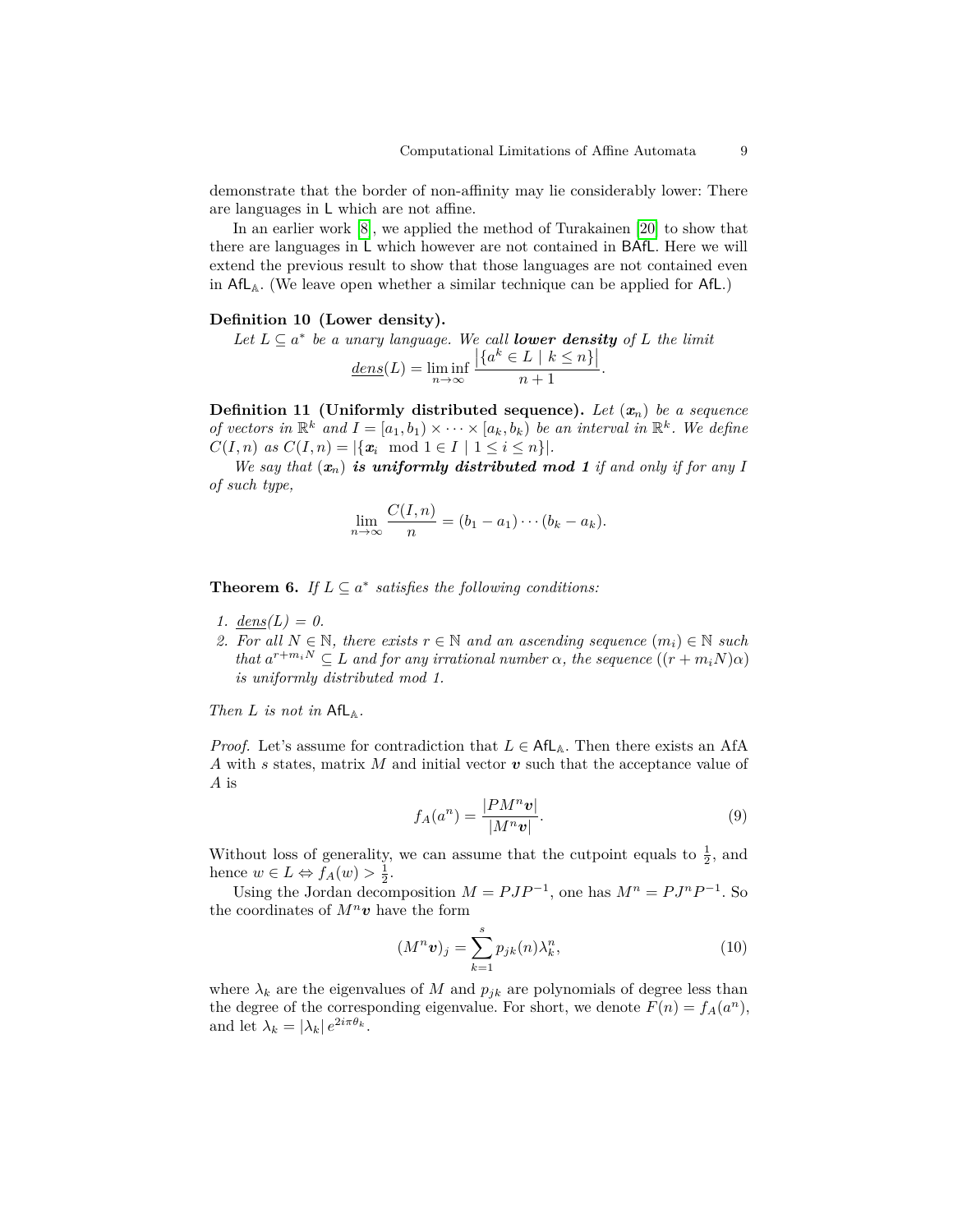*.*

When studying expression [\(9\)](#page-8-0), we can assume without loss of generality, that all numbers  $\theta_k$  are irrational. In fact, replacing matrix *M* with  $\alpha M$ , where  $\alpha \neq 0$ does not change [\(9\)](#page-8-0), since

$$
\frac{|P(\alpha M)^n \mathbf{v}|}{|(\alpha M)^n \mathbf{v}|} = \frac{|\alpha^n P M^n \mathbf{v}|}{|\alpha^n M^n \mathbf{v}|} = \frac{|P M^n \mathbf{v}|}{|M^n \mathbf{v}|}
$$

Selecting now  $\alpha = e^{2\pi i \theta}$  (where  $\theta \in \mathbb{R}$ ) implies that the eigenvalues of *M* are  $\lambda_k e^{2i\pi(\theta_k+\theta)}$ . The field extension  $\mathbb{Q}(\theta_1,\ldots,\theta_s)$  is finite, and hence there is always an irrational number  $\theta \notin \mathbb{Q}(\theta_1, \ldots, \theta_s)$ . It follows directly that all numbers  $\theta_k + \theta$ are irrational. Hence we can assume that all the numbers  $\theta_k$  are irrational in the first place.<sup>[5](#page-9-0)</sup>

By restricting to an arithmetic progression  $n = r + mN$  ( $m \in \mathbb{N}$ ) we can also assume that no  $\lambda_i/\lambda_j$  is a root of unity for  $i \neq j$ . In fact, selecting  $N =$ lcm{ord( $\lambda_i/\lambda_j$ ) |  $i \neq j$  and  $\lambda_i/\lambda_j$  is a root of unity} [\(10\)](#page-8-1) becomes

$$
(M^{r+mN}v)_j = \sum_{k=1}^s p_{jk}(r+mN)\lambda_k^r(\lambda_k)^{Nm} = \sum_{k=1}^{s'} q_{jk}(m)\mu_k^m,
$$
 (11)

where  $\{\mu_1, \ldots, \mu_{s'}\}$  are the distinct elements of set  $\{\lambda_1^N, \ldots, \lambda_s^N\}$  Now for  $i \neq j$  $\mu_i/\mu_j$  cannot be a root of unity, since  $(\mu_i/\mu_j)^t = 1$  would imply  $(\lambda_{i'}/\lambda_{j'})^{Nt} = 1$ , which in turn implies  $(\lambda_{i'}/\lambda_{j'})^N = 1$  and hence  $\mu_i = \lambda_{i'}^N = \lambda_{j'}^N = \mu_j$ , which contradicts the assumption  $\mu_i \neq \mu_j$ .

We can now write the acceptance condition  $f_A(a^n) > \frac{1}{2}$  equivalently as

$$
f_A(a^n) > \frac{1}{2} \Leftrightarrow 2 |PM^n v| > |M^n v|
$$
  

$$
\Leftrightarrow 2 \sum_{j \in E_a} |(M^n v)_j| > \sum_{j \in E} |(M^n v)_j| \Leftrightarrow \sum_{j \in E_a} |(M^n v)_j| - \sum_{j \in E_a} |(M^n v)_j| > 0,
$$

Where *E* is the set of states of *A*,  $E_a \subseteq E$  its set of accepting states, and  $\overline{E_a}$  the complement of *E*<sub>*a*</sub>. According to [\(10\)](#page-8-1),  $g(n) := \sum_{j \in E_a} |(M^n v)_j| - \sum_{j \in \overline{E_a}} |(M^n v)_j|$ consists of combinations of absolute values of linear combination of functions of type  $n^d \lambda^n$ .

We say that  $n^{d_1}\lambda_1^n$  is of *larger order* than  $n^{d_2}\lambda_2^n$ , if  $|\lambda_1| > |\lambda_2|$ ; and in the case  $|\lambda_1| = |\lambda_2|$ , if  $d_1 > d_2$ . If  $|\lambda_1| = |\lambda_2|$ , we say that  $n^d \lambda_1^n$  and  $n^d \lambda_2^n$  and of the same order. It is clear that if term  $t_1(n)$  is of larger order than  $t_2(n)$ , then  $\lim_{n\to\infty}\frac{t_2(n)}{t_1(n)}$  $\frac{t_2(n)}{t_1(n)} = 0.$ 

<span id="page-9-0"></span><sup>5</sup> Note that the new matrix obtained may not be affine, so it would be wrong to assume that all AfAs have to admit an equivalent one with only irrational eigenvalues. However, this does not affect this proof, since we do not require the new matrix to be affine, we only study the values that the fraction  $\frac{|P(\alpha M)^n v|}{|(\alpha M)^n v|} = \frac{|PM^n v|}{|M^n v|}$  take.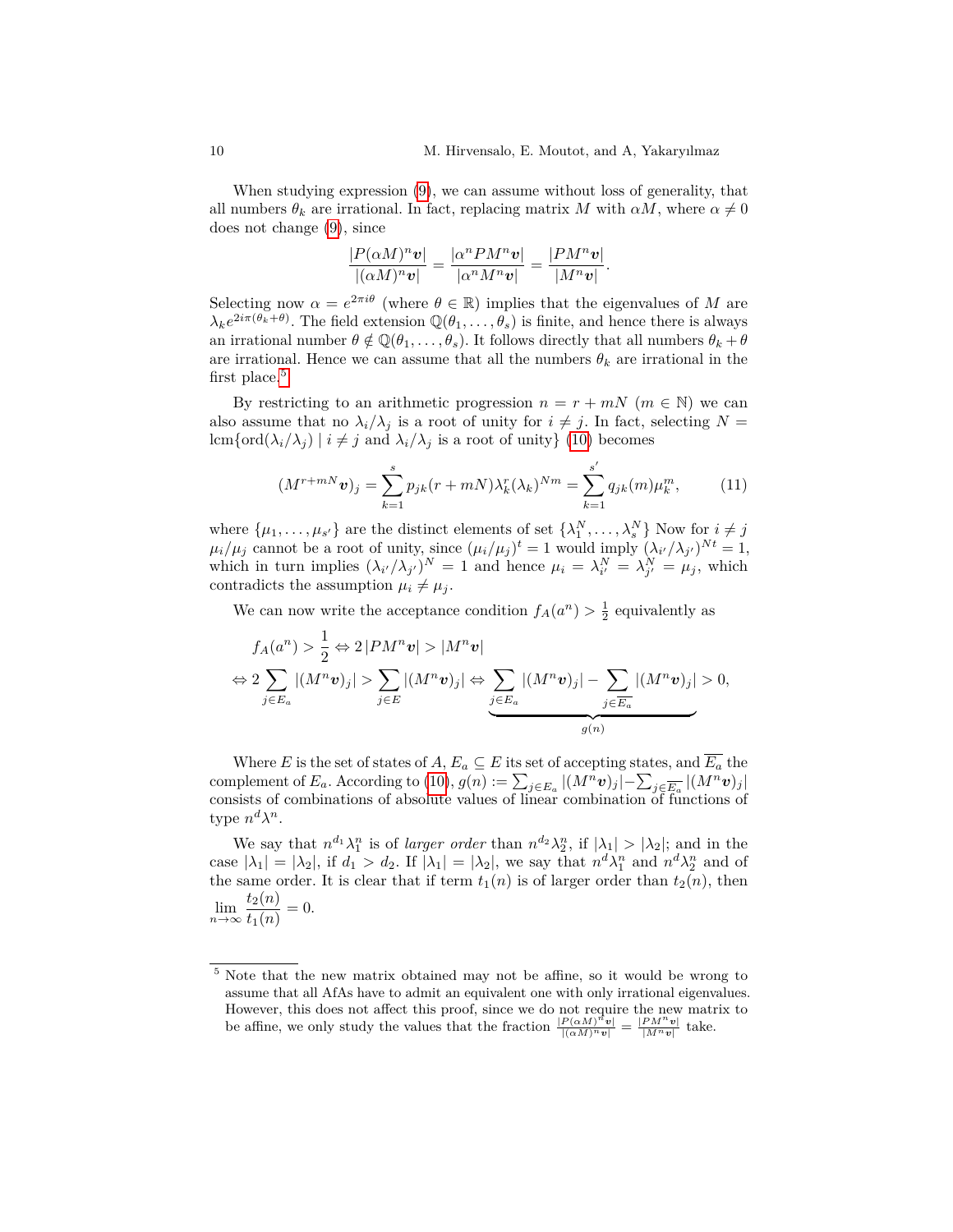We can organize the terms in expression [\(10\)](#page-8-1) as

$$
(M^n \mathbf{v})_j = \sum_{k=1}^s p_{jk}(n) \lambda_k^n = \Lambda_j^{(N)}(n) + \Lambda_j^{(N-1)}(n) + \dots + \Lambda_j^{(0)}(n), \tag{12}
$$

where each  $\Lambda_j^{(m)}(n)$  consists of terms with equal order multiplier:

$$
A_j^{(m)}(n) = \sum_{k=1}^{m_j} c_{mk} n^{d_m} \lambda_{mk}^{n} = n^{d_m} \lambda_m^n \sum_{k=1}^{m_j} c_{mk} e^{2\pi i n \theta_{mk}}
$$
(13)

(for notational simplicity, we mostly omit the dependency on *j* in the right hand side of [\(13\)](#page-10-0)). Here  $\lambda_m \in \mathbb{R}_+$  is the common absolute value of all eigenvalues  $\lambda_{mk} = \lambda_m e^{2\pi i \theta_{mk}}$ , and expression [\(12\)](#page-10-1) is organized in descending order:  $\Lambda_j^{(N)}$  is the sum of terms of the highest order multiplier,  $\Lambda_j^{(N-1)}$  contains the terms of the second highest order multiplier, etc. We say that  $\Lambda_j^{(k_2)}$  is lower than  $\Lambda_j^{(k_1)}$  if  $k_2 < k_1$ 

We will then fix a representation

<span id="page-10-3"></span>
$$
g(n) = \sum_{j \in E_a} \left| \sum_{k=1}^s p_{jk}(n) \lambda_k^n \right| - \sum_{j \in \overline{E_a}} \left| \sum_{k=1}^s p_{jk}(n) \lambda_k^n \right|
$$
  
= 
$$
\sum_{j \in E_a} |A_j(n) + B_j(n) + C_j(n)| - \sum_{j \in \overline{E_a}} |A_j(n) + B_j(n) + C_j(n)|,
$$
 (14)

where  $A_i(n) + B_i(n) + C_i(n)$  is a grouping of all *Λ*-terms in [\(12\)](#page-10-1) defined as follows:

1.  $A_j(n) = \sum_{i=1}^{m}$ *k*=0  $\Lambda_j^{(N-k)}(n)$ , where  $m \in [-1, N] \cap \mathbb{Z}$  is chosen as the maximal number so that

<span id="page-10-2"></span>
$$
A = \sum_{j \in E_a} |A_j(n)| - \sum_{j \in \overline{E_a}} |A_j(n)| \tag{15}
$$

is a constant function  $\mathbb{N} \to \mathbb{R}$ . Such an *m* exists, since for  $m = -1$ , the sum is regarded empty and  $A_j(n) = 0$ , but for  $m = N$ , all *Λ*-terms are included, and then [\(15\)](#page-10-2) becomes  $f_A(a^n)$ , which is not constant (otherwise condition 1) or 2 of the theorem would be false).

2.  $B_j(n)$  consists a single  $\Lambda$ -term immediately lower than those in  $A_j(n)$ 4, and 3.  $C_j(n)$  contains the rest of the *Λ*-terms, lower than  $B_j(n)$ 

<span id="page-10-4"></span>**Lemma 4.** *If*  $A \neq 0$ *, then*  $\forall z \in \mathbb{C}$ *,*  $|A + z| = |A| + \text{Re} \frac{|A|}{A} z + O(\frac{z^2}{A})$  $\frac{1}{\overline{A}}$ ).

*Proof.* Denote  $z = x + iy$ . Because  $|\text{Re } z| \leq |z|$ , we have

$$
|1 + z| = |1 + x + iy| = \sqrt{(1 + x)^2 + y^2} = \sqrt{1 + 2\operatorname{Re} z + |z|^2}
$$
  
= 1 + \operatorname{Re} z + O(z<sup>2</sup>).

<span id="page-10-1"></span><span id="page-10-0"></span>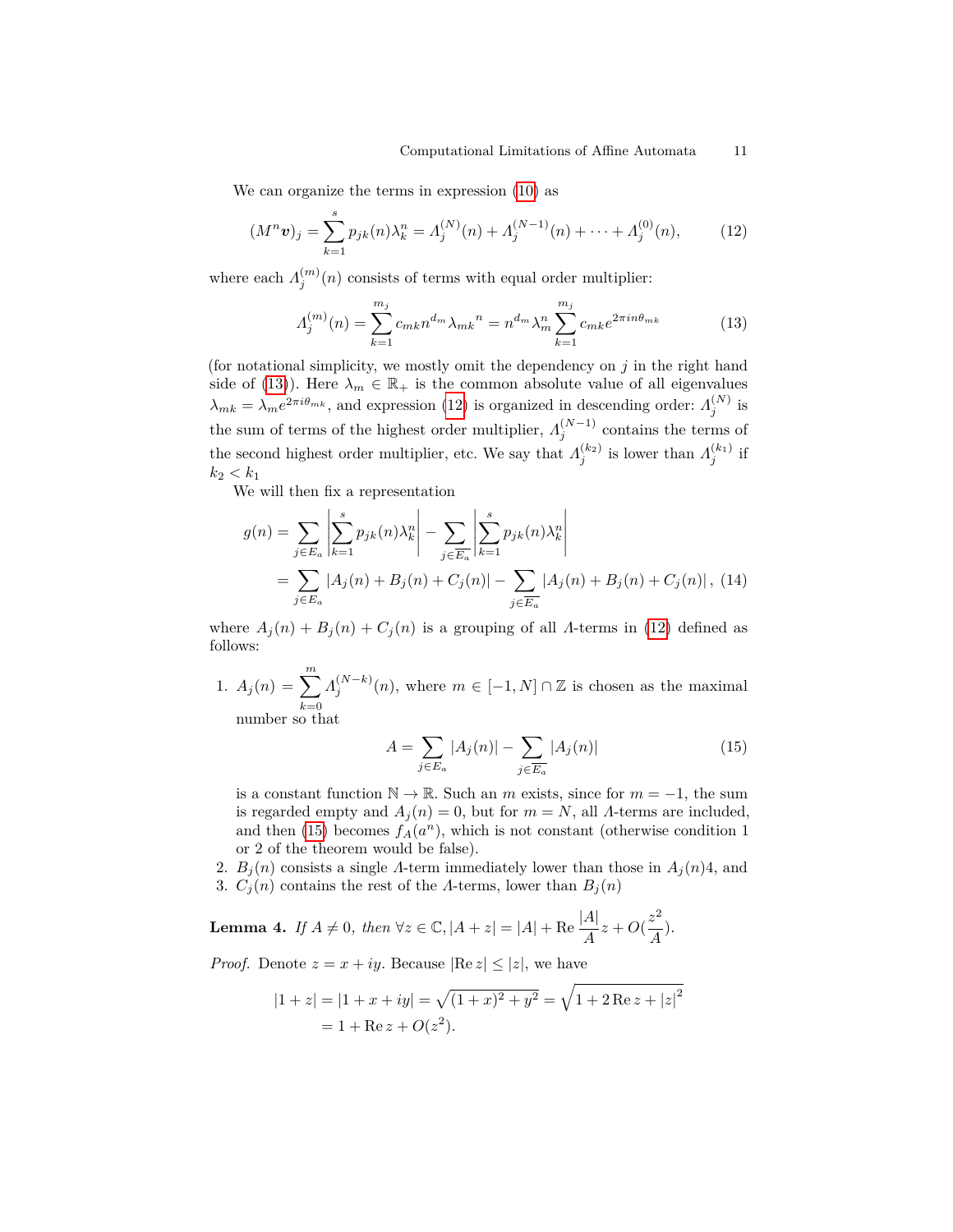Now

$$
|A+z| = |A| \left| 1 + \frac{z}{A} \right| = |A| \left( 1 + \text{Re} \frac{z}{A} + O\left(\left(\frac{z}{A}\right)^2\right) \right) = |A| + \text{Re} \frac{|A|}{A} z + O\left(\frac{z^2}{A}\right).
$$

We choose  $\lambda \in \mathbb{R}_+$  and *d* so that the highest *Λ*-term in  $B(n)$  is of order  $n^d \lambda^n$ and define  $A'_j(n) = n^{-d} \lambda^{-n} A_j(n)$ ,  $B'_j(n) = n^{-d} \lambda^{-n} B_j(n)$ ,  $g'(n) = g(n) n^{-d} \lambda^{-n}$ . Then clearly  $g'(n) > 0$  if and only if  $g(n) > 0$  and each  $B_j(n)$  remains bounded as  $n \to \infty$ . To simplify the notations, we omit the primes and recycle the notations to have a new version of  $g(n)$  of [\(14\)](#page-10-3) where  $A_i$ -terms may tend to infinity but *B<sup>j</sup>* -terms remain bounded.

Recall that we may assume (by restricting to a arithmetic progression) that no  $\lambda_i/\lambda_j$  is a root of unity. By Skolem-Mahler-Lech theorem [\[7\]](#page-13-15), this implies that functions  $A_j$  can have only a finite number of zeros, and in the continuation we assume that *n* is chosen so large that no function  $A_j$  becomes zero. Furthermore, by the main theorem of [\[6\]](#page-13-16), then  $|A_j(n)| = \Omega(n^d \lambda^{n-\epsilon})$  for each  $\epsilon > 0.6$  $\epsilon > 0.6$  As each *B*<sup>*j*</sup> remains bounded, we find that  $B_j^2/A_j$  tend to zero as  $n \to \infty$ , and hence by Lemma [4,](#page-10-4) defining

$$
g_1(n) = \sum_{j \in E_a} (|A_j(n)| + \text{Re}(\frac{|A_j(n)|}{A_j(n)}B_j(n)) - \sum_{j \in \overline{E_a}} (|A_j(n)| + \text{Re}(\frac{|A_j(n)|}{A_j(n)}B_j(n))))
$$
  
= 
$$
\sum_{j \in E_a} |A_j(n)| - \sum_{j \in \overline{E_a}} |A_j(n)| + \sum_{j \in E_a} \text{Re}(\frac{|A_j(n)|}{A_j(n)}B_j(n)) + \sum_{j \in \overline{E_a}} \text{Re}(\frac{|A_j(n)|}{A_j(n)}B_j(n))
$$

we have a function  $g_1(n)$  with the property  $g_1(n) - g(n) \to 0$  (*C*-terms are lower than *B*-terms, so they can be dropped without violating this property), when  $n \to \infty$ . Also by the construction it is clear that  $h(n) = C \cdot n^d \lambda^n$ , where *C* is a constant, and by the conditions of the theorem, this is possible only if  $C = 0$ .

Notice tat  $g_1(n)$  is not a constant function by construction. Also, each  $B_i$ is a linear combination of functions of form  $e^{2\pi i \theta_k n}$ , each  $\theta_k$  can be assumed irrational, and  $||A_j(n)||A_j(n) = 1$ , so we can conclude that  $g_1(n)$  is a continuous function formed of terms of form  $ce^{i\theta_k n}$  and of ratios  $|A_i|/A_i$ . In these terms, however the behaviour is asymptotically determined by the highest *Λ*-terms, so the conclusion remains even if we drop the lower terms.

By assumption, for all *k*, the sequence  $(r + mN)\theta_k$  is uniformly distributed modulo 1. It follows that the values  $e^{2i\pi(r+mN)\theta_k}$  are dense in the unit circle. If for some  $m, g_1(r + mN) < 0$ , then  $g_1(r + Nm) \leq -\varepsilon$  for some  $\epsilon > 0$ . Then, because of the density argument, there are arbitrarily large values of *i* for which  $g_1(r+m_iN) \leq 0$  contradicting condition [2](#page-8-2) of the statement. Hence  $g_1(r+mN) \geq 0$ for each *m* large enough. As  $g_1$  is not a constant, there must be some  $m_0$  so that  $g_1(m_0) \geq \epsilon > 0.$ 

<span id="page-11-0"></span> $6$  This is the only point we need the assumption that the matrix entries are algebraic.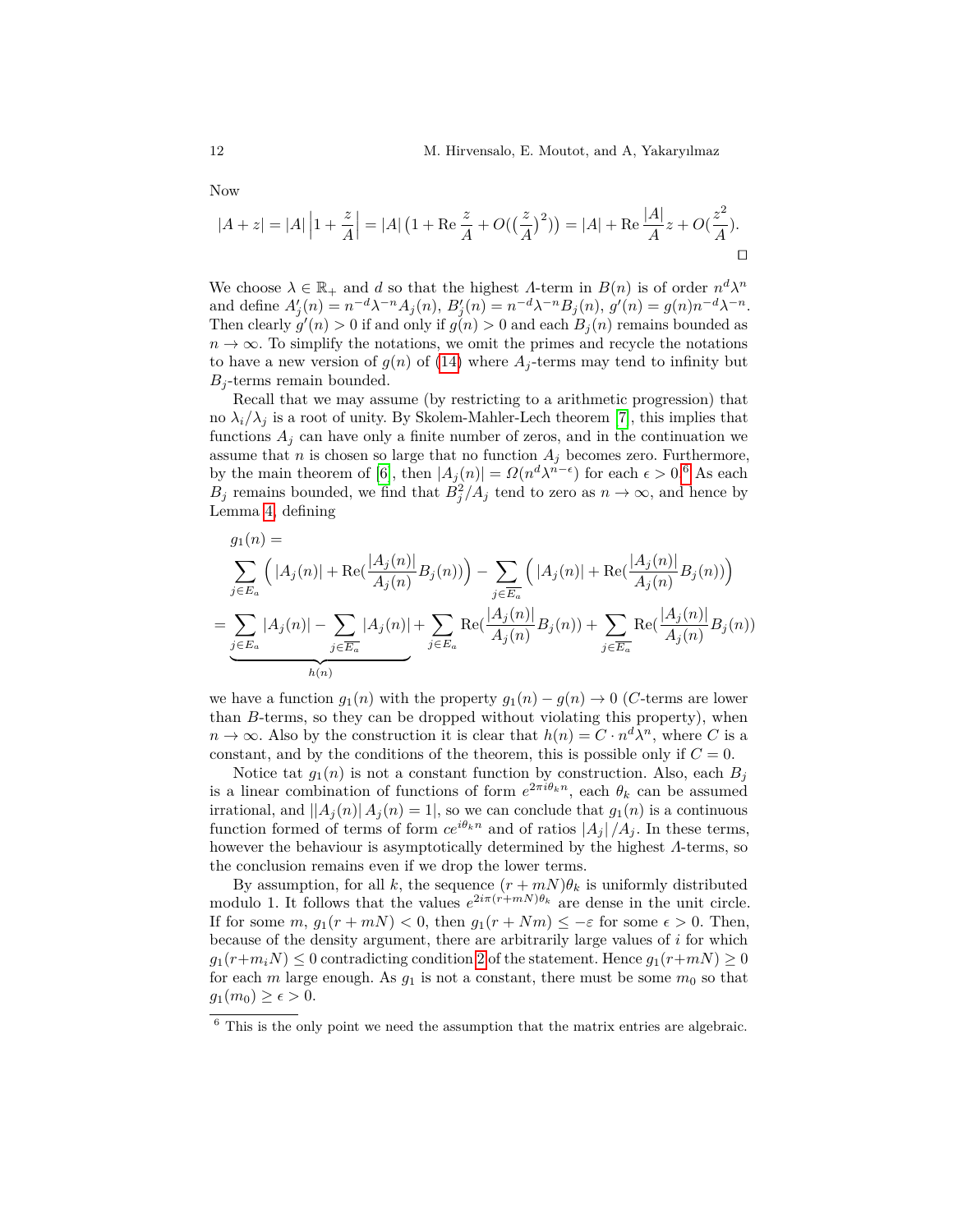Next, let  $R(x_1, \ldots, x_s)$  be a function obtained from  $g_1$  by replacing each occurrence of  $e^{i\theta_k n}$  by a variable  $x_k$ , hence each  $x_k$  will assume its value in the unit circle. Moreover, by the assumptions of the theorem, the values of  $x_k$  will be uniformly distributed in the unit circle.

Note that  $g_1(n) = R((e^{2i\pi(r+m_iN)\theta_k})_{k \in A})$ . Then, because the sequences  $((r +$  $m_iN(\theta_k)_i$  are uniformly distributed modulo 1, it follows that any value obtained by the function  $R((e^{2i\pi y_k})_{k\in A})$  can be approximated by some  $g_1(r+m_iM)$  with arbitrary precision. The function  $R$  is continuous, therefore there exists an interval *I* =  $(x_1, y_1, ...)$  =  $((x_k, y_k))_{k \in A}$  on which  $R((x_k)) > \frac{\varepsilon}{2}$ . So, if  $m_i$  is large enough and satisfies

$$
((r+m_iN)\theta_1 \mod 1,\dots) = ((r+m_iM)\theta_k \mod 1)_{k\in A} \in I,
$$

then  $g_1(r + m_i N) > \frac{\varepsilon}{2}$ , which implies  $f_A(r + m_i N) > 0$  and hence  $a^{r+m_i N} \in L$ . Now we just have to prove that the sequence  $(r + m_i N)$  is "dense enough" to have  $dens(L) > 0$ , contradicting again condition [1.](#page-8-3)

Then, because of uniform distribution imposed by condition [2,](#page-8-2) one has

$$
d = \lim_{i \to \infty} \frac{C(I, r + mN)}{r + mN} = \prod_{k \in A} (y_k - x_k)
$$

And so for *i* large enough,  $\frac{C(I,r+m_iN)}{r+m_iN} \geq \frac{d}{2}$ , with  $a^{h+n_iQ} \in L$ , implying  $\underline{dens}(L)$  $0.$  a contradiction.

<span id="page-12-1"></span>**Corollary 1.** Let P be any polynomial with nonnegative coefficients and  $\deg(P) > 2$ . *The language*  $\{a^{P(n)} \mid n \in \mathbb{N}\}\$ is not in  $\mathsf{AfL}_{\mathbb{A}}$ .

<span id="page-12-2"></span>**Corollary 2.** *The language*  $\{a^p \mid p \text{ prime}\}$  *is not in*  $\text{AfL}_A$ *.* 

*Proof (Proof of Corollary [1](#page-12-1) and Corollary [2.](#page-12-2)).* Turakainen proved that these two languages satisfies the two conditions of Theorem [6](#page-8-4) [\[20\]](#page-13-14). Therefore, these two languages not in  $\mathsf{AfL}_\mathbb{A}$ .

### **Acknowledgments**

Yakaryılmaz was partially supported by Akadēmiskā personāla atjaunotne un kompetenču pilnveide Latvijas Universitātē līg Nr. 8.2.2.0/18/A/010 LU reģistrācijas Nr. ESS2018/289 and ERC Advanced Grant MQC. Hirvensalo was partially supported by the Väisälä Foundation and Moutot by ANR project CoCoGro (ANR-16-CE40-0005).

# **References**

- 1. Andris Ambainis and John Watrous. Two-way finite automata with quantum and classical states. *Theoretical Computer Science*, 287(1):299–311, sep 2002.
- <span id="page-12-0"></span>2. A. Ambainis, M. Beaudry, M. Golovkins, A. Kikusts, M. Mercer, and D. Thérien. Algebraic results on quantum automata. Theory of Computing Systems, 39(1):165— 188, 2006.